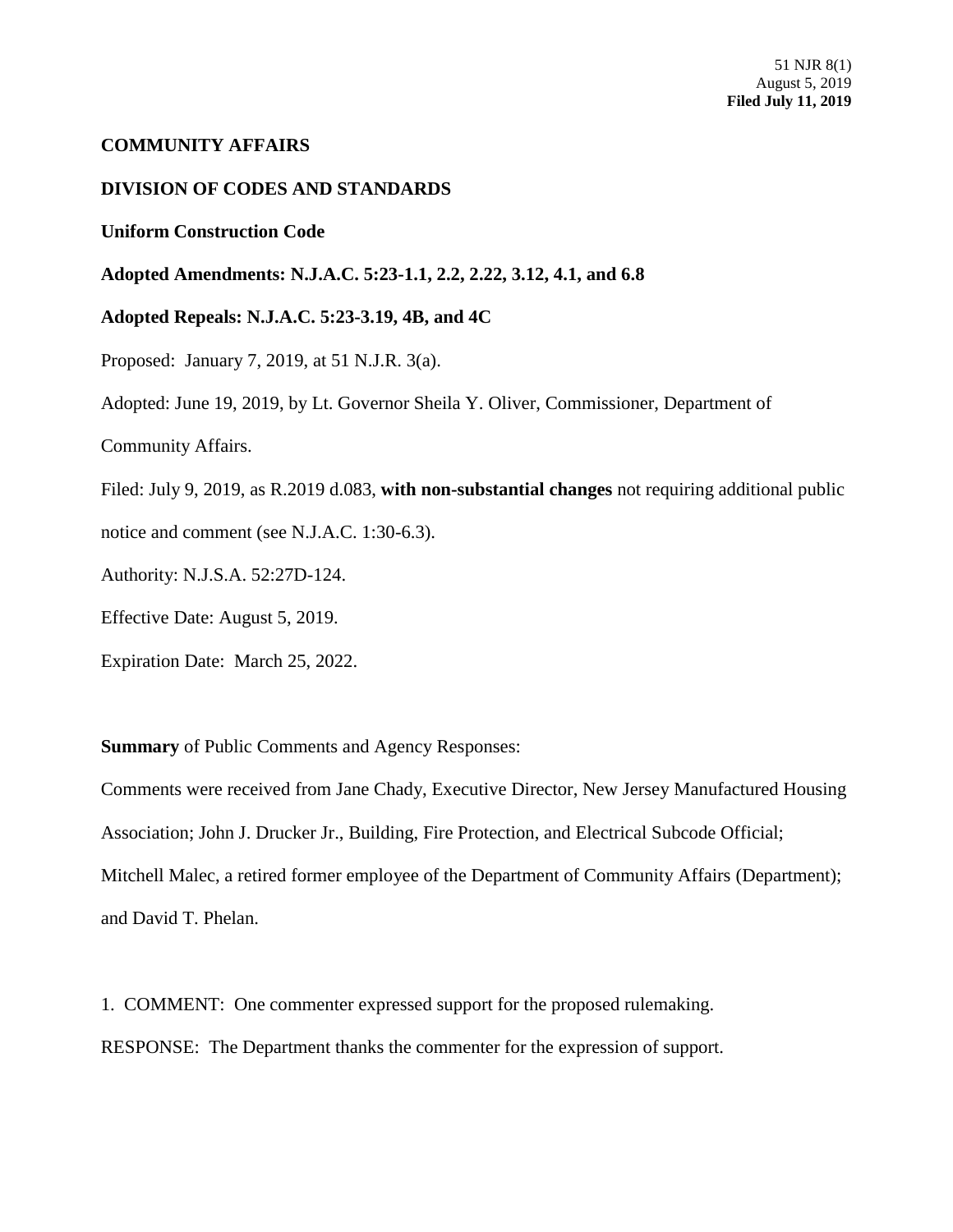2. COMMENT: One commenter first provided context for the rulemaking by explaining the current enforcement process and the proposed change to remove the Department's status as a State Administrative Agency for the Federal Department of Housing and Urban Development (HUD). The commenter then expressed that it would be in the best interest of the consuming public and the manufactured housing industry in the State if the municipal inspections were continued. The commenter stated that the integrity of the licensed inspectors is beneficial for members of the industry, the public, and utility companies because the inspectors are not contractors under the Federal program. The commenter suggested the Department retain jurisdiction over electrical and gas connections and that those connections continue to be inspected by municipal inspectors. The commenter requested that those sections of the current regulations governing gas and electric inspections remain in effect.

RESPONSE: Beginning in May of 2016, HUD asserted jurisdiction for the installation of manufactured homes in New Jersey. Currently, installers are required to meet both the requirements under the New Jersey Uniform Construction Code, as well as complying with the Federal program. While this arrangement is allowed under Federal law, HUD declined to recognize the State's inspection procedures as equivalent to the Federal standards. This has resulted in a duplication of effort that increases the cost of installation. This rulemaking removes the Department's status as a State Administrative Agency for HUD. The Federal government will be responsible for oversight of the installation of manufactured homes in the State of New Jersey. Because the Department is discontinuing the State's role as a State Administrative Agency for HUD, it is not possible to retain the sections of the UCC that govern gas and electrical connections and inspections. These items fall under the initial installation of a manufactured home, and will be under HUD's jurisdiction.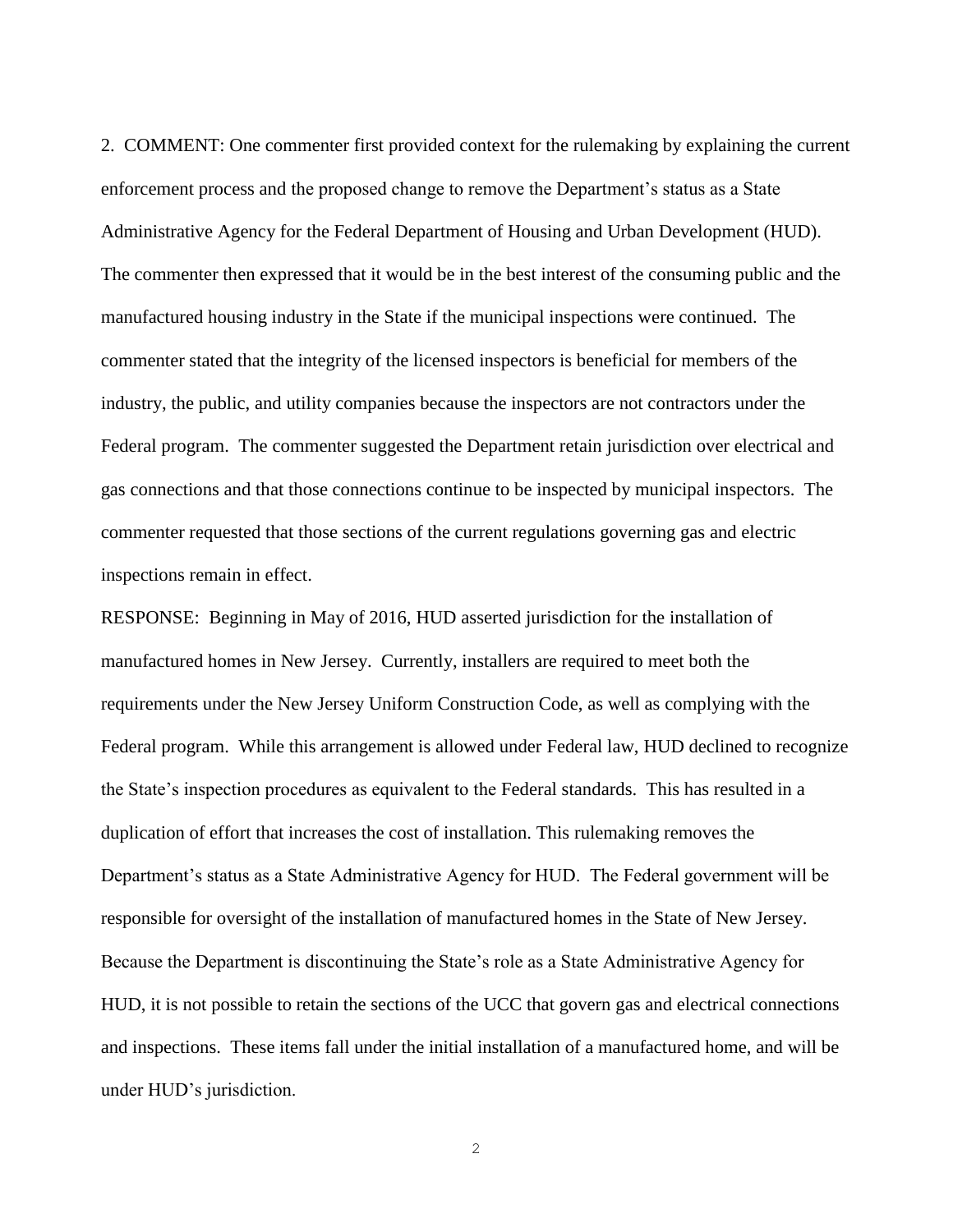3. COMMENT: One commenter asked how the installation of on-site water, gas, electrical, and sewer connections are to be addressed. The commenter assumed that UCC permits and approvals would continue to be required in these instances, and stated that the rules should specify that information. The commenter suggested the Department review 24 CFR 3285.903 and 904. The commenter further questioned how requirements not within HUD regulations, including carbon monoxide detection and fire extinguishers, would be handled.

RESPONSE: Under the rulemaking, the Department would not have any jurisdiction over the initial installation of a manufactured home, including the utility connections. A change has been made upon adoption at N.J.A.C. 5:23-2.22(b) to clarify that utility connections are a part of installation; this is added to ensure user clarity and is not a change in requirements. Therefore, the recommended practices cited in 24 CFR 3285.903 and 3285.904 would apply for cases where there is a utility with no local administrative agency having jurisdiction. Because the Department does not have jurisdiction, the carbon monoxide detector and fire extinguisher requirements would not be enforced at the time of installation.

4. COMMENT: One commenter expressed concern about the lack of Departmental oversight. The commenter suggested that the Department issue clear guidance to municipalities and local authorities stating that code officials are to continue to assert jurisdiction over the permitting and inspection of manufactured home foundations and installations. The commenter stated that the guidance needs to provide clear recognition of Federal authority and the relinquishment of State and local jurisdiction.

RESPONSE: Because the Department is discontinuing the State's role as a State Administrative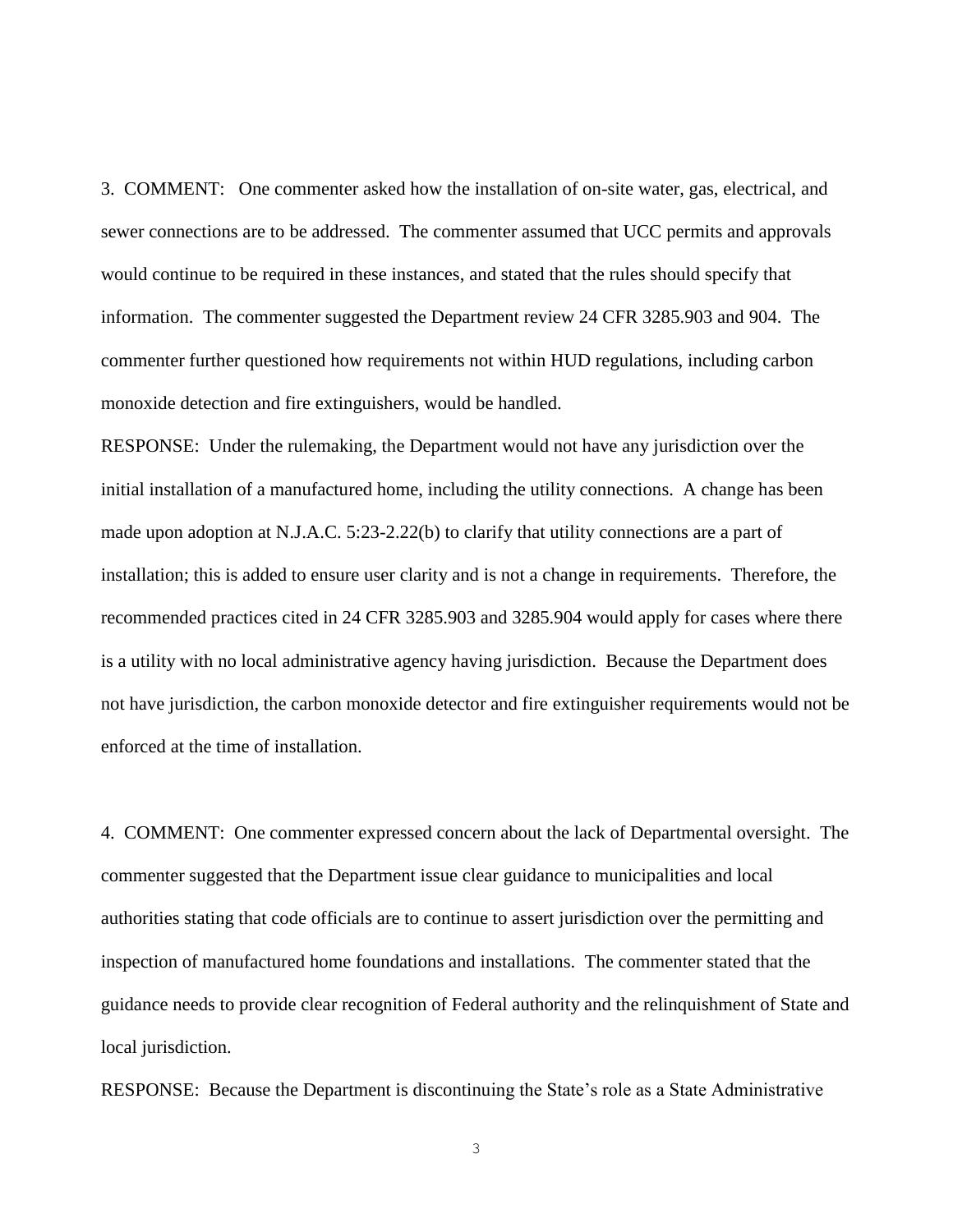Agency for HUD, there will be no Departmental oversight, and code officials will not have the authority to assert jurisdiction over the permitting and inspection of manufactured home installations. The Department will issue guidance to that effect upon adoption of this rulemaking.

5. COMMENT: One commenter suggested that, in conjunction with this rulemaking, the Department update Uniform Construction Code (UCC) Bulletin 07-1 and create an "Alert" on the Division's webpage. The commenter also suggested the Department amend N.J.A.C. 5:23-4.1(c). RESPONSE: A change is made upon adoption to delete references to Subchapters 4B and 4C at N.J.A.C. 5:23-4.1(c). The Department will revise or rescind any UCC bulletins that reference manufactured homes and will also issue guidance upon adoption of this rulemaking.

6. COMMENT: One commenter noted that HUD asserted jurisdiction for the installation of manufactured homes in May 2016, and questioned why the Department has taken so long to propose this rulemaking. The commenter asked whether the Department and local enforcing agencies have been collecting UCC fees for the cost of manufactured homes under HUD jurisdiction and suggested that such fees would be in violation of HUD's preemption authority at 24 CFR 3282.11(a) and (b). The commenter asked if those fees would be reimbursed retroactively. The commenter asked whether the Department and local enforcing agencies have stopped enforcement of these rules and, if not, when enforcement would stop.

RESPONSE: When HUD asserted jurisdiction for the installation of manufactured homes, the Department contacted HUD to request recognition of the requirements in the Uniform Construction Code as equivalent to HUD's installation requirements; throughout this ongoing communication, both the State and Federal rules and regulations were in effect. Because the State rules were still in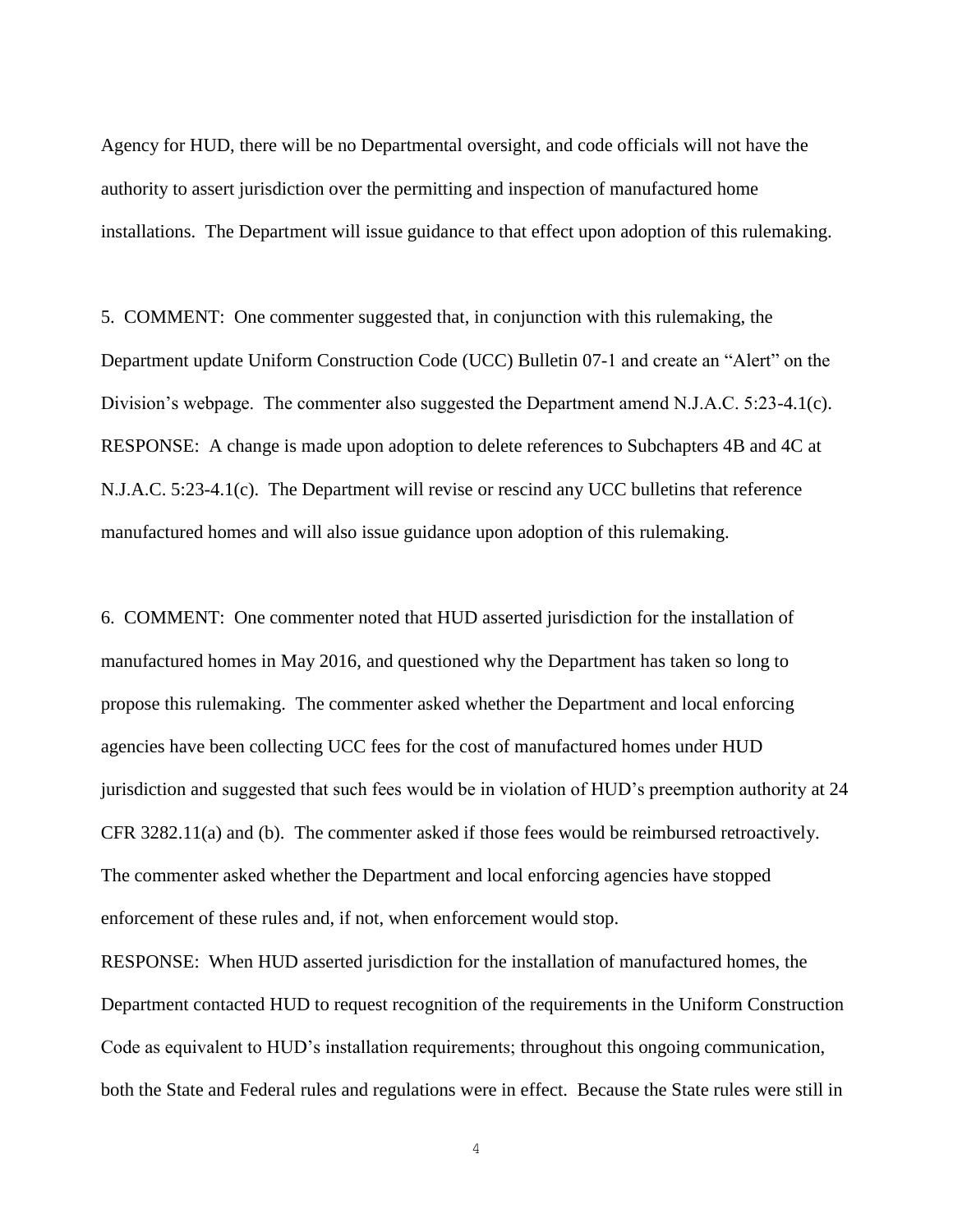effect, permits were issued and inspections were performed. Upon adoption of this rulemaking, enforcement of the UCC and related fee collection by State or local enforcing agencies will stop.

7. COMMENT: One commenter asked whether manufactured homes (modular homes) that are certified by the manufacturer pursuant to 24 CFR 3282.12(c) are within the scope of the UCC. The commenter also suggested that the regulations be clarified to address the issuance or non-issuance of a UCC Certificate of Occupancy for manufactured homes under HUD jurisdiction and the collection of surcharge training fees.

RESPONSE: The term "manufactured homes" as defined in the Uniform Construction Code refers exclusively to HUD units. Manufacturers that opt out of the Federal program under 24 CFR 3282.12(c) are excluded from coverage of the National Manufactured Housing and Construction Standards Act (42 U.S.C. §§ 5401 et seq.). Pursuant to the UCC, manufactured homes, by definition, are units covered by 42 U.S.C. §§ 5401 et seq. Units exempt from the National Manufactured Housing and Construction Standards Act would be covered by Subchapter 4A of the UCC. Because manufactured homes are not under the jurisdiction of the UCC, no Certificate of Occupancy will be issued. In addition, the Department will not collect any training fees. The Department believes that it is sufficiently clear that because manufactured homes (HUD-approved units) are not under the scope of the UCC, Certificates of Occupancy and permit fees, including the training surcharge fee, are also not applicable.

8. COMMENT: One commenter stated that, as proposed, the UCC would not apply to the installation of any new manufactured home. The commenter questioned how a Certificate of Occupancy would be issued for a completed installation and who would be authorized to issue the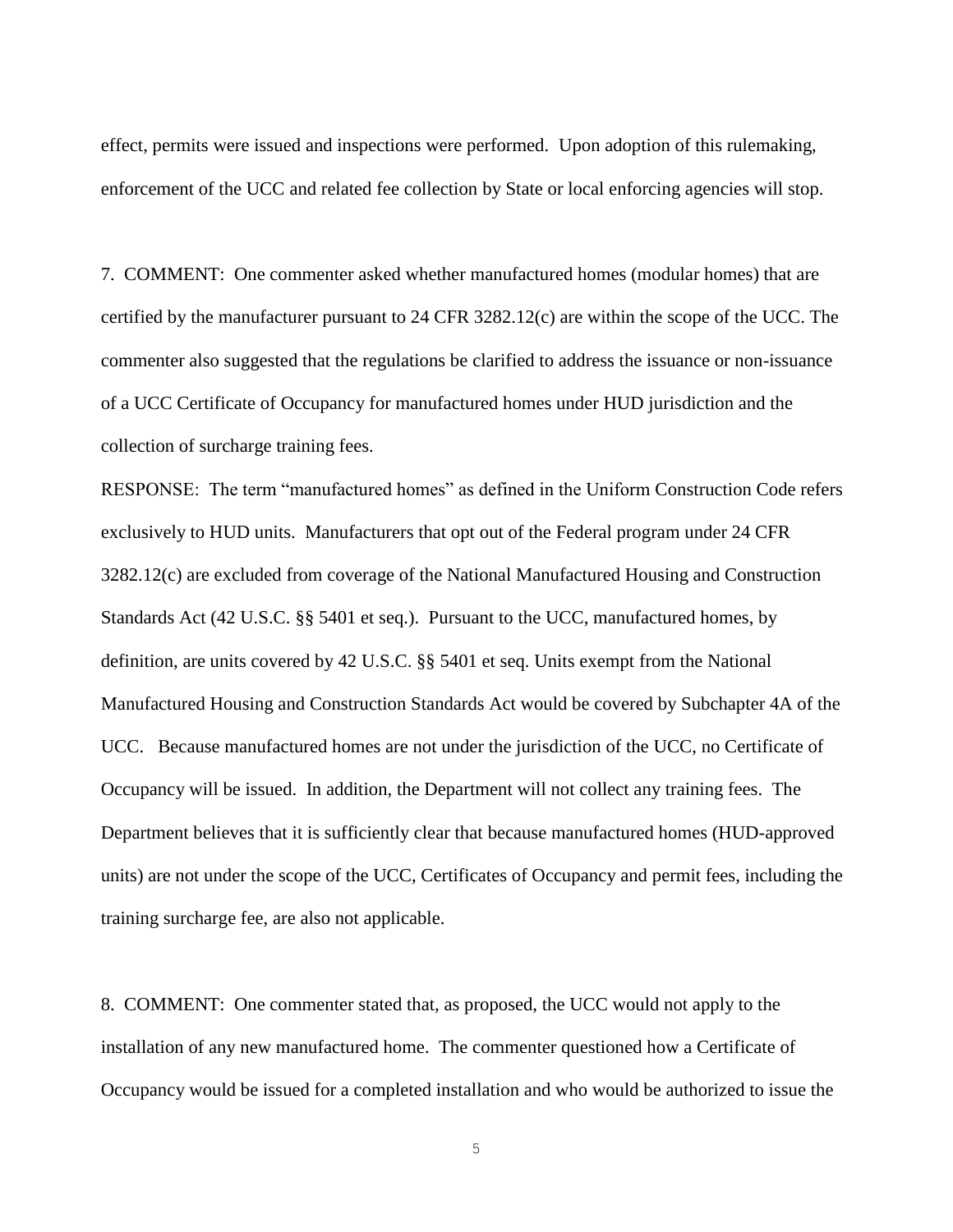Certificate. The commenter stated that the municipal construction official would not have the authority to issue or deny the Certificate. The commenter expressed concern that this rulemaking would leave the municipality without a mechanism to track the completion and occupancy of new residential structures for the purpose of tax assessments.

RESPONSE: As stated in the Response to Comment 7, Certificates of Occupancy will not be issued for manufactured homes. As a result, municipalities will have to establish a different method to track completion of these homes for the purpose of tax assessments.

9. COMMENT: One commenter stated that by removing new manufactured homes from the permitting and inspection process of the UCC, the rulemaking has a number of unintended consequences. The commenter stated that while the UCC governs the construction, permitting, and inspection processes, it also establishes how a building becomes occupied, remains fit for occupancy, and whether a building needs to be vacated or demolished. The commenter suggested that the rulemaking would prevent the application of the UCC to a new manufactured home that becomes damaged or uninhabitable.

RESPONSE: The Department disagrees with the commenter. This rulemaking would discontinue the State's jurisdiction over the initial installation of a manufactured home. The authority to issue Notices of Unsafe Structure after the manufactured home has been installed remains.

10. COMMENT: One commenter asked at what point a new manufactured home would ever become subject to the UCC, not including a relocation or alteration. The commenter questioned how a municipal construction official should address events that render the home as damaged or unsafe for occupancy and how N.J.A.C. 5:23-2.32, Unsafe structures, is to be enforced.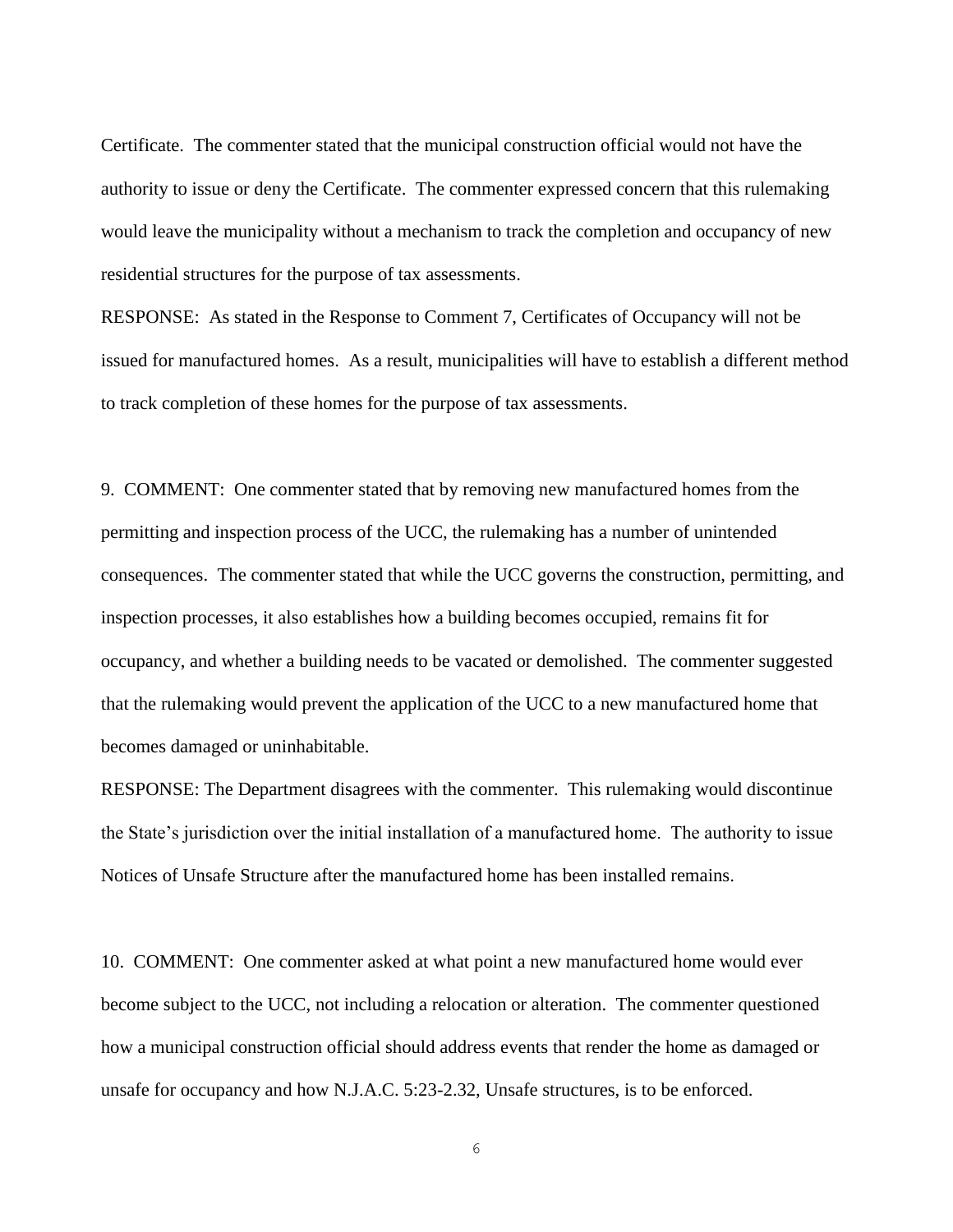RESPONSE: This rulemaking would discontinue the State's jurisdiction over the initial installation of a manufactured home. The authority to issue Notices of Unsafe Structure after the manufactured home has been installed remains.

11. COMMENT: One commenter stated that the rulemaking exempts the installation of a new manufactured home from the requirements for the protection of adjoining properties at N.J.A.C. 5:23-2.34. The commenter provided a brief explanation of the intent of these regulations to protect existing structures from possible damage caused by work on another building. The commenter stated that this rulemaking will make these public safeguard regulations unenforceable. The commenter noted that this is troubling, considering clusters of manufactured homes exist in close proximity to each other, and the installation of a new manufactured home may require access to adjacent properties or cause interruptions to existing power utilities and other services. RESPONSE: The Department agrees that the provisions set forth at N.J.A.C. 5:23-2.34 will no longer be enforceable. The Department understands the commenter's concern; however, inasmuch as the State's rules were not deemed to be equivalent to the Federal law, the Federal law preempts the State procedure.

12. COMMENT: One commenter suggested that the Department reconsider the proposed rulemaking and instead provide a specific permitting and inspection exemption process for new manufactured homes while still preserving the other administrative provisions and subchapters of the UCC.

RESPONSE: The Department disagrees with the commenter. The administrative provisions of the UCC support the permitting process. If a permit is not issued, the administrative provisions cannot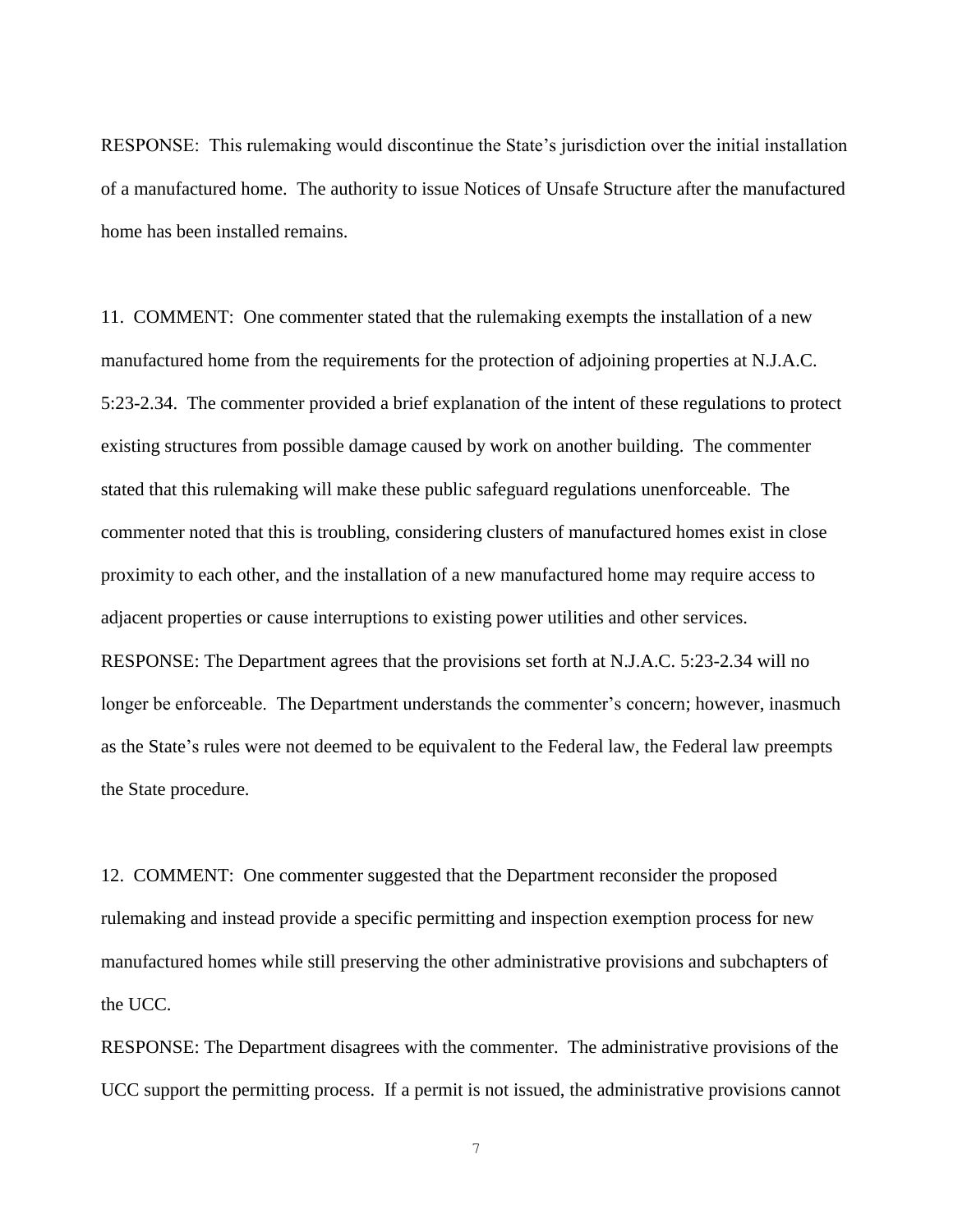be applicable.

13. COMMENT: One commenter suggested that the Department reconsider the deletion of N.J.A.C. 5:23-1.1(b)6 and 4B. The commenter noted that N.J.A.C. 5:23-1.1(b)6 includes manufactured homes and manufactured homes with add-on units **not** subject to the Federal regulations (emphasis added). The commenter stated his understanding that the intent of this rulemaking is that when HUD has jurisdiction, the UCC is not applicable, and when HUD does not have jurisdiction, the UCC applies. This commenter asked why the Department would delete N.J.A.C. 5:23-1.1(b)6 and Subchapter 4B, considering the sections contain provisions that address items not subject to Federal regulations. The commenter also suggested that the Department reconsider the deletion of N.J.A.C. 5:23-1.1(b)7 and 4C. The commenter requested that the Department consider retaining these sections and revise them to address enforcement and issues relating to manufactured homes that are not subject to HUD jurisdiction.

RESPONSE: The commenter is correct that N.J.A.C. 5:23-1.1(b)6 and 4B apply to both manufactured homes that are regulated by the Federal Government and manufactured home add-on units that are not. The Department is proposing the deletion of N.J.A.C. 5:23-1.1(b)6 and 4B in their entirety because manufactured home add-on units are not being produced. The Department has not issued a label for a manufactured home add-on unit for more than 20 years. In addition, because manufactured home add-on units are required to meet the requirements of the UCC, they can be approved under the rules for industrialized/modular buildings and components covered under N.J.A.C. 5:23-4A. N.J.A.C. 5:23-4C relates to the enforcement of N.J.A.C. 5:23-4B; N.J.A.C. 5:23-4B is being repealed, it is also appropriate to repeal N.J.A.C. 5:23-4C.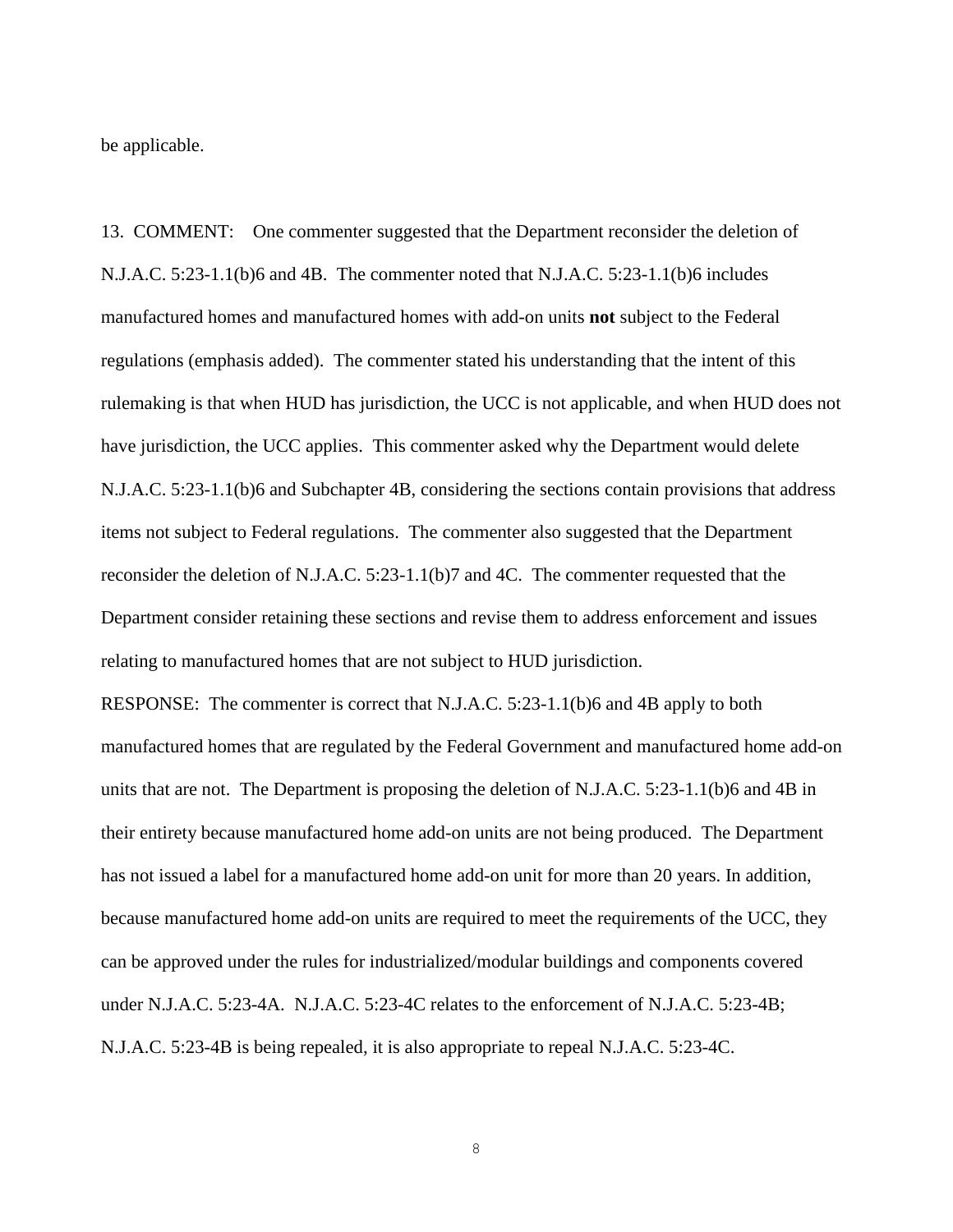14. COMMENT: One commenter suggested that N.J.A.C. 5:23-2.2(a)2 be revised. The commenter pointed out a Department mistake. The Department cited 24 CFR Part 3480; the correct citation is 24 CFR Part 3280. The commenter further stated that the term "manufactured housing" is not defined in the UCC, and 24 CFR Parts 3280 and 3285 apply only to manufactured homes used as a single-family dwelling. The commenter questioned why the Department did not use the term "manufactured home" or "manufactured homes." The commenter suggested that the Department's reference to only two parts of the Federal regulations is incomplete because other Federal provisions apply. The commenter suggested revised wording for the section. RESPONSE: The Department has made two changes upon adoption: the first change is to correct the mistake in the Federal citation; the second change is to replace "manufactured housing" with "manufactured homes" to ensure consistency and proper use of terms throughout the rules. Further, the Department believes the two Federal CFR Parts referenced in this section are sufficient because the section is referencing only those sections of the Federal rules that are applicable to construction and installation of manufactured homes. 24 CFR Part 3280 contains the requirements for the construction of manufactured homes, and 24 CFR Part 3285 contains the requirements for the installation of manufactured homes. The section make it clear that the construction and installation of manufactured homes are not under the jurisdiction of the UCC. Relocation or rehabilitation of manufactured homes are under the scope of the UCC.

15. COMMENT: One commenter suggested the Department revise the proposed language at N.J.A.C. 5:23-2.2(a)2 to clearly state the intended exemption for the initial construction, permitting, and inspection, while still retaining other critical regulations, and suggested the following language:

"2. The installation of new manufactured homes under CFR Parts 3280 and 3285,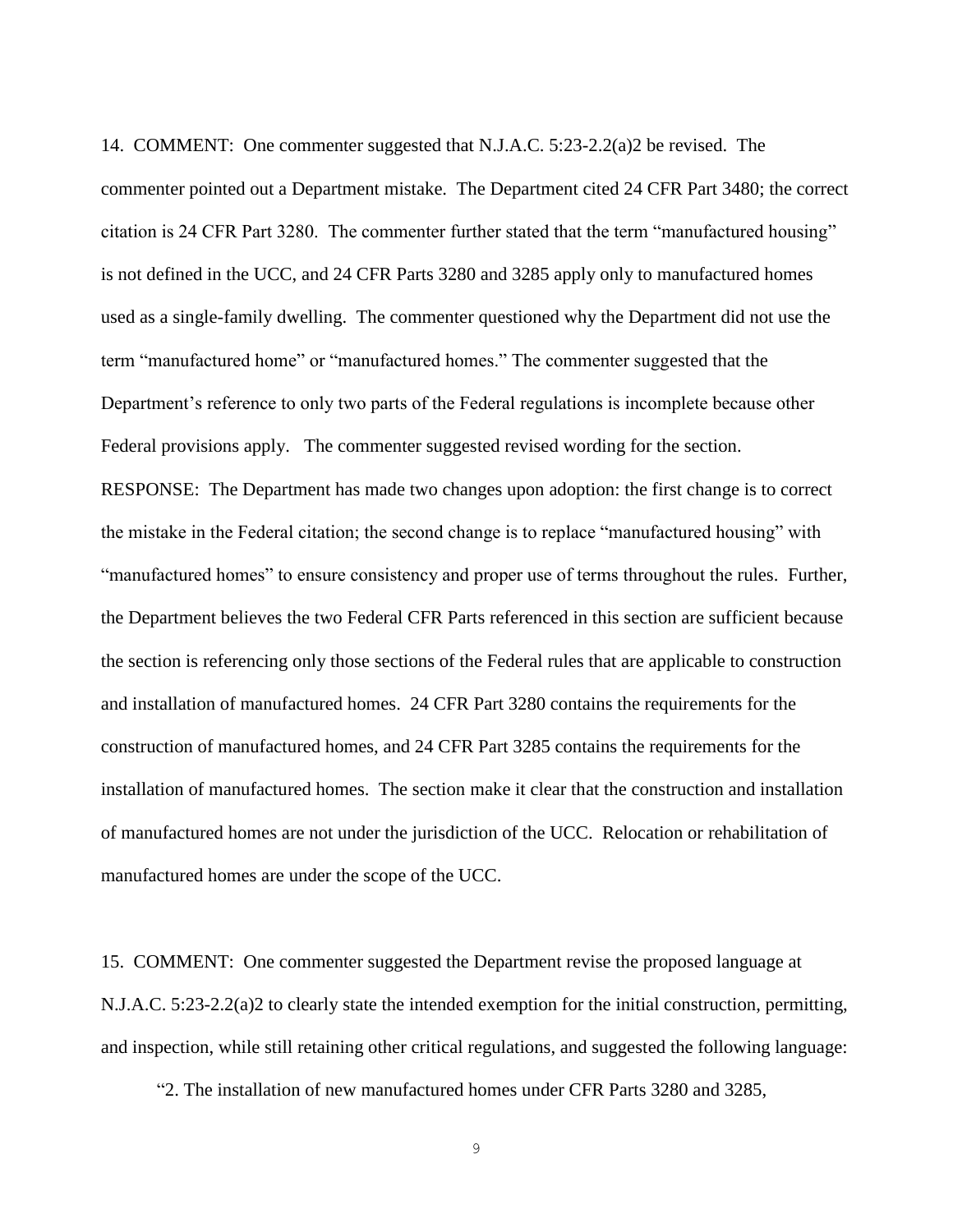respectively, is exempted from the permitting, inspection, and certificate requirements of the Uniform Construction Code.

i. Manufactured homes and manufactured home installation sites are subject to the enforcement for unsafe structures (2.32) and protection of adjoining properties  $(2.34)$ .

ii. The relocation or rehabilitation of manufactured homes is within the scope of the Uniform Construction Code."

RESPONSE: The Department disagrees that this change is necessary; the rule is clear as currently written. In addition, the language the commenter suggested is not possible because the provisions set forth at N.J.A.C. 5:23-2.34 are not enforceable.

16. COMMENT: One commenter stated that the rulemaking creates a narrow scope of circumstances. Manufactured homes are subject to the UCC only when they are relocated or subject to alteration. The commenter stated that the term alteration is clearly defined in the UCC and in the Rehabilitation Subcode (N.J.A.C. 5:23-6) and would allow repair, renovation, additions, and reconstruction work to be performed without UCC oversight.

RESPONSE: Upon adoption, at N.J.A.C. 5:23-2.2(a), "alteration" has been replaced with "rehabilitation." Because this rulemaking only discontinues the State's jurisdiction over the initial installation of manufactured homes, the Department's intent was to capture all categories of rehabilitation work in this rulemaking.

17. COMMENT: One commenter suggested the Department reconsider deleting the references to N.J.A.C. 5:23-4B and 4C in N.J.A.C. 5:23-2.22(a), in line with Comment 7. The commenter asked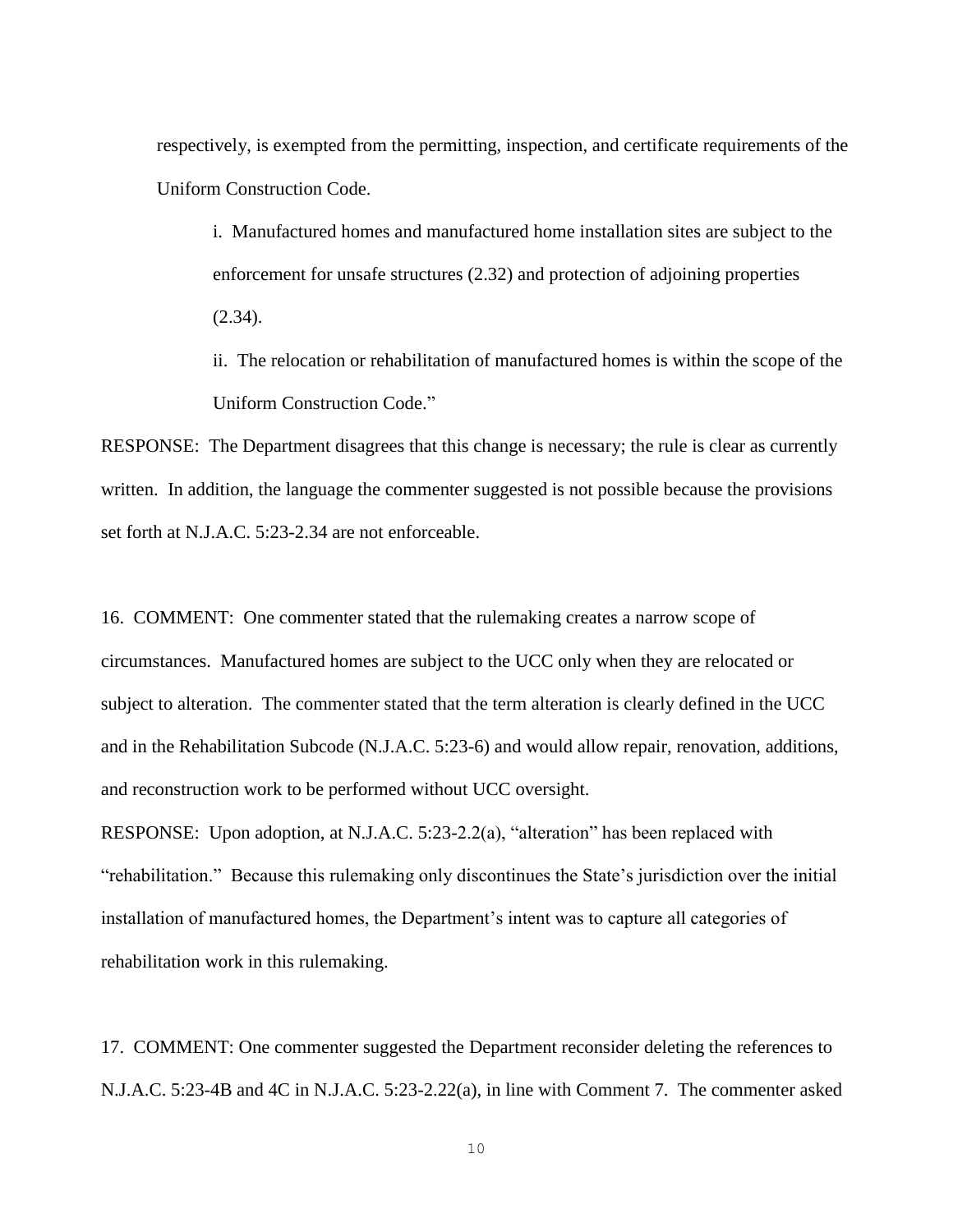if the Department will continue to label manufactured home add-ons. The commenter stated that the amendments at N.J.A.C. 5:23-2.22(b) would not be necessary if N.J.A.C. 5:23-2.2(a)2 was revised as suggested in Comment 14.

RESPONSE: Because the Department is repealing N.J.A.C. 5:23-4B and 4C, the references must be deleted from N.J.A.C. 5:23-2.22(a). The Department believes that, even though N.J.A.C. 5:23- 2.2(a)2 reads clearly as proposed, the additional language at N.J.A.C. 5:23-2.22(b) is necessary to ensure clarity amongst code users. The Department will not continue to label manufactured home add-on units. Such units would be labeled under the criteria listed in N.J.A.C. 5:23-4A.

18. COMMENT: One commenter stated that the repeal of N.J.A.C. 5:23-3.19 would mean that there is no subcode for manufactured homes not under the jurisdiction of HUD. The commenter recommended that N.J.A.C. 5:23-3.19 be retained and rewritten to address manufactured homes outside the jurisdiction of HUD. The commenter suggested that, alternatively, N.J.A.C. 5:23- 3.19(c) be retained, and the remainder of the section be repealed.

RESPONSE: The Department disagrees that this section should be retained or revised. By definition, manufactured homes are always under the jurisdiction of HUD. Other types of premanufactured construction must comply with the Uniform Construction Code and are covered by N.J.A.C. 5:23-4A.

19. COMMENT: One commenter stated that the proposed amendment to N.J.A.C. 5:23-3.21(c)3xl appears to be using the text of the IRC/2009 rather than the IRC/2015 as adopted and suggested the Department revise it appropriately.

RESPONSE: The Department disagrees that outdated text was used. N.J.A.C. 5:23-3.21(c)3xl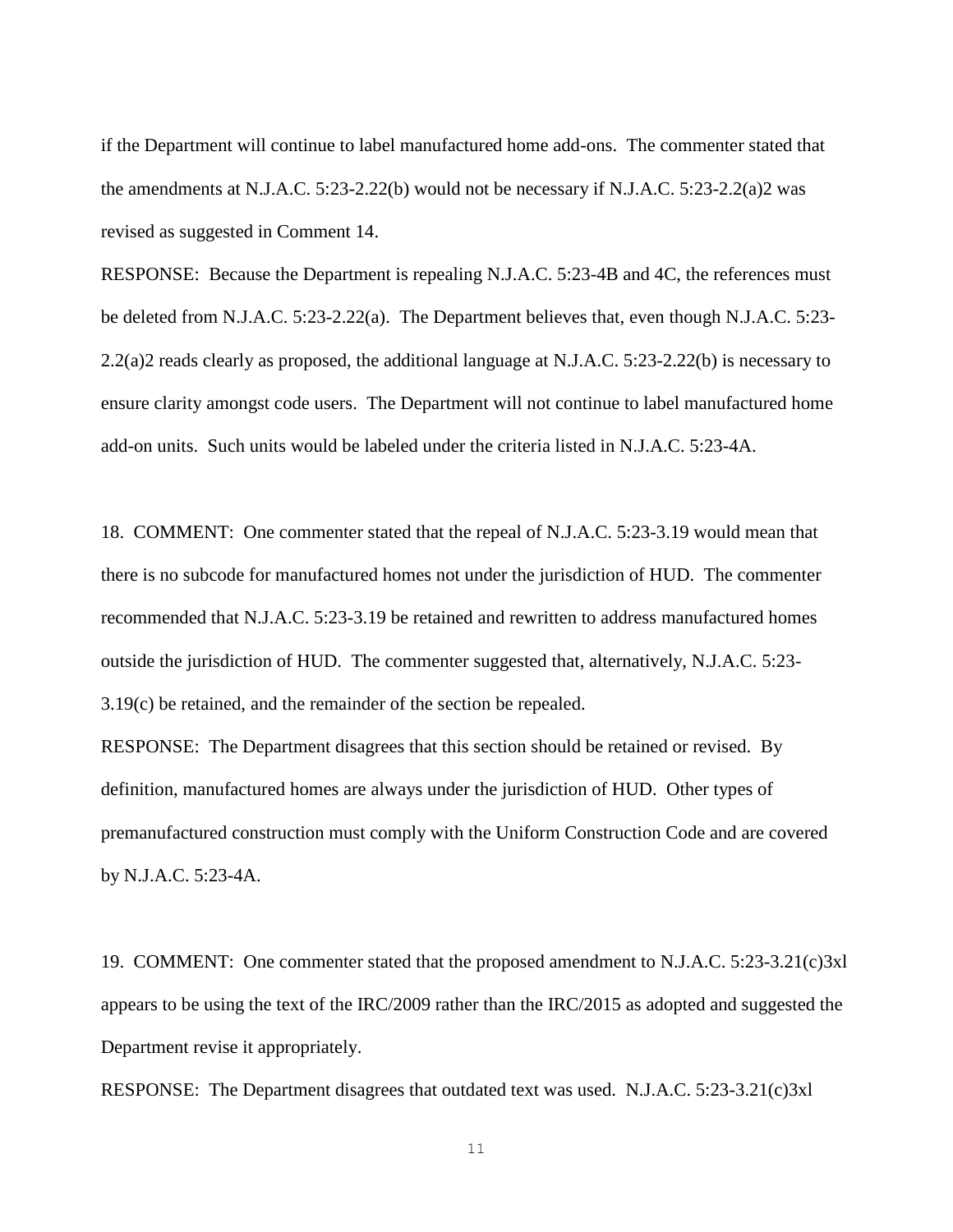amends the IRC/2015 to delete the phrase "replacement" in Section R322.1.9, Manufactured homes, of the New Jersey edition of the IRC/2015. This rulemaking would also delete the word "new" from the text of the IRC/2015 in the New Jersey edition and insert "relocated" in its place; this ensures that Section R322.1.9 of the New Jersey IRC/2015, as adopted in N.J.A.C. 5:23-3.21, applies only to relocated manufactured homes.

20. COMMENT: One commenter is opposed to the amendments at N.J.A.C. 5:23-6.8(k). The commenter stated that the continuation of allowing manufactured homes materials and methods to be completed in accordance with 24 CFR Part 3280 is illogical. The commenter asks why an existing manufactured home undergoing rehabilitation is allowed to use older versions of standards cited in the Federal regulations while a stick-built home undergoing rehabilitation needs to comply with UCC's updated standards of subcodes referenced in the rehabilitation subcode.

RESPONSE: The Department disagrees that the rulemaking is illogical. The Department believes that because of the special construction techniques associated with manufactured homes, using those same construction techniques for rehabilitation of manufactured homes is reasonable and appropriate.

#### **Federal Standards Statement**

The adopted amendments and repeals would discontinue New Jersey's role as a State Administrative Agency for manufactured housing that is constructed or placed in New Jersey. The adopted amendments make the Federal Department of Housing and Urban Development (HUD) responsible for overseeing the manufacture and installation of manufactured homes within the State.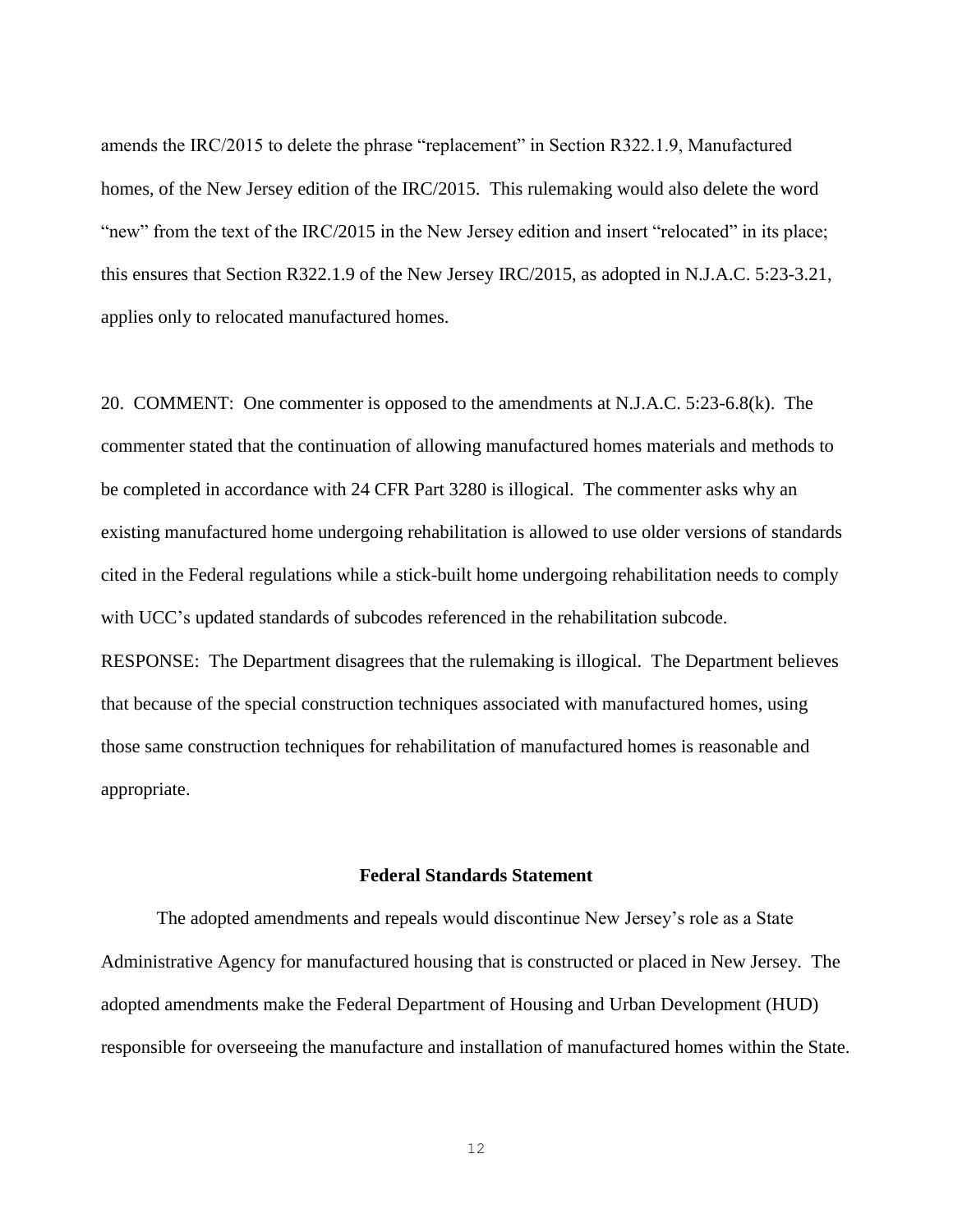Therefore, the adopted amendments do not exceed Federal requirements; but shift the sole responsibility for the enforcement of the Federal requirements to the Federal Government.

**Full text** of the adopted amendments follows (additions to the proposal indicated in boldface with asterisks \***thus**\*; deletions from proposal indicated in brackets with asterisks \*[thus]\*):

### SUBCHAPTER 2. ADMINISTRATION AND ENFORCEMENT; PROCESS

### 5:23-2.2 Matter covered

(a) The provisions of the regulations shall apply to all buildings and structures and their appurtenant construction, including vaults, area and street projections, and accessory additions; and shall apply with equal force to municipal, county, State, and private buildings, except where such buildings are otherwise specifically provided for by the regulations.

1. (No change)

2. Manufactured \*[housing]\* **\*homes\*** constructed and installed under 24 CFR Parts \*[3480]\* **\*3280\*** and 3285, respectively, is not under the jurisdiction of the Uniform Construction Code. The relocation or \*[alteration]\* **\*rehabilitation\*** of manufactured homes is under scope of the Uniform Construction Code.

(b) **–** (e) (No change.)

#### 5:23-2.22 Premanufactured construction

(a) (No change from proposal.)

(b) The appropriate subcode officials shall inspect the installation of any premanufactured unit or assembly other than the initial installation of manufactured homes \*[and all work installed or